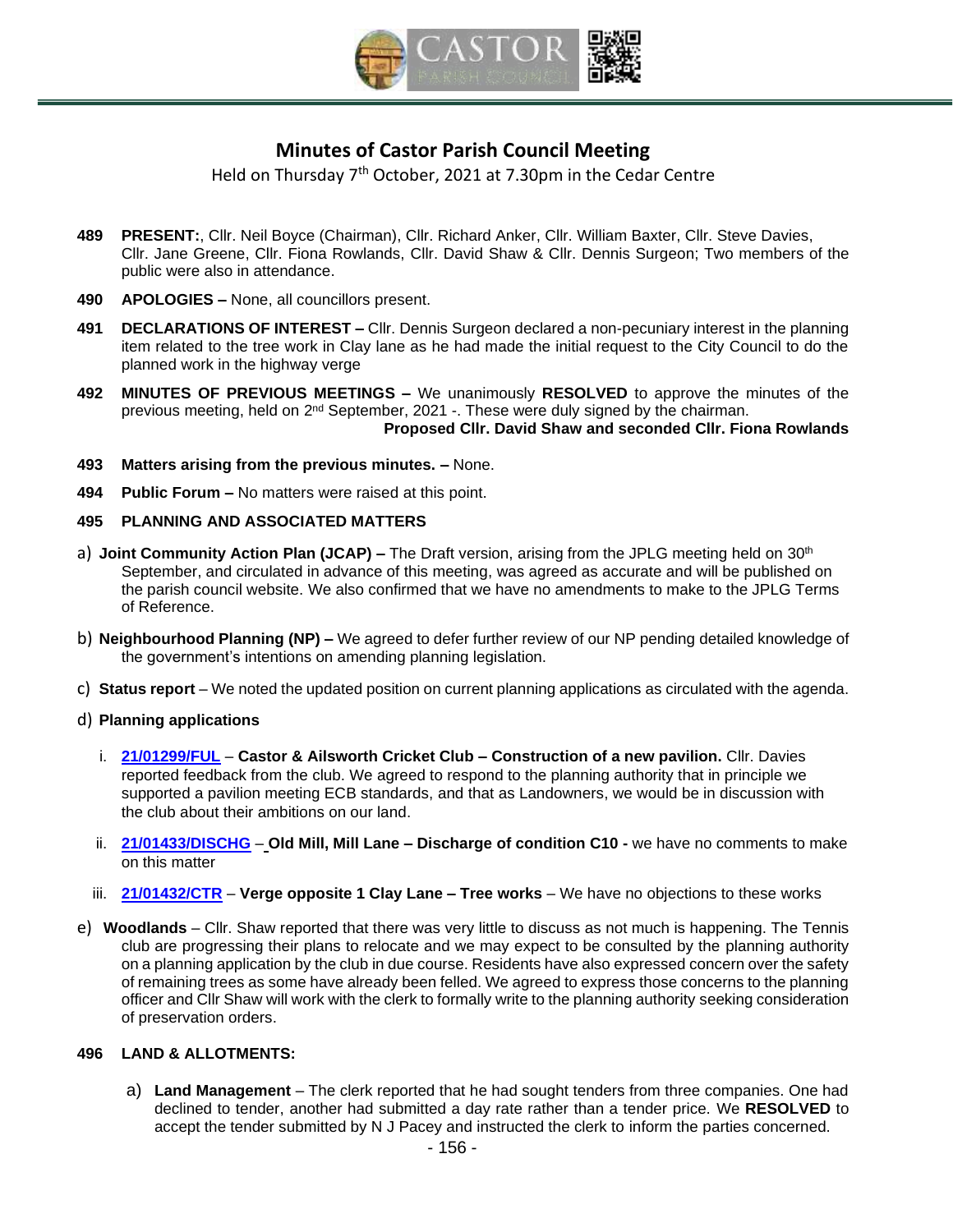- b) **Tree Safety report** We noted the amendment made to the report in respect of an Ash tree and that the revised works is being carried out by Willow Tree Services. In the light of discussions on site we agreed that the tree should be reduced further in height to about 6ft, in expectation that this will be below the level of decay. We also asked that the logs be transported to the Coppice and ask Willow Tree services to invoice the parish council for any additional costs involved.
- c) **Playground Pathway** The chairman reported that the work is expected to be carried out in the last week in October. We were informed that school half term fell at the same time and the chairman agreed to ask the contractor to defer the work to the following week.

### **497 HIGHWAYS**

- a) **Speed Indication Device** Cllr Anker reported that this is fully working and providing a large quantity of data. The displayed Icons could be changed for speeding drivers and the Facebook page could be used to notify residents that the equipment monitors speed in both directions.
- b) **Parking issue** –Cllr. Richard Anker reported that any progress on this required actions by local residents and he undertook to make further enquiries and report back to a future meeting.
- d) **Observations from Councillors** Cllr. David Shaw had taken Photos and would liaise with the clerk for reporting to the appropriate authority.

#### **498 COMMUNITY MATTERS –**

- a) **Joint Parish Liaison Group (JPLG)-** We noted the summary from the meeting on 30<sup>th</sup> September. Cllr Davies asked that this be amended to record the apologies he had sent to the meeting.
- b) **Climate Change** A climate change group had been formed in the village and requested representation on the group from both Castor and Ailsworth parish councils. The group were hoping to produce a single policy statement to be adopted by both parish councils. In the absence of any volunteers the chairman agreed to liaise with the group on behalf of Castor P C.
- c) **Litter Picking** The chairman suggested that we should consider restarting a programme of litter picks in the spring of 2022.
- d) **Noise Pollution -** notably from low level aircraft associated with Parachuting. The chairman reported that he had again contacted Grant Richards from the parachuting company, and also researched any powers to curb the nuisance. The parish council has no powers to act. We agreed to write an official letter to the airport owners with a copy to our ward councillors and the MP. We also asked residents to keep a detailed log of date and time when any nuisance is experienced.
- e) **Suspended Brown Bin collections** We noted the actions of the city council brought about by the shortage of Drivers. We considered the possibility of hiring a skip for residents. On consideration we were aware of issues around location and policing to avoid abuse. We agreed to defer a decision on this to a future meeting and to monitor the situation within the parish.
- f) **Langdyke Trust Nature Recovery Plan** We noted the successful open afternoon at the Coppice and the positive feedback from the event. We expressed out thanks to Cllr Anker and to Mike Horne. The Vice chairman reported that parish council will be planting trees in November and a Hawthorn Hedge in Splash Lane. We thanked Cllr. Surgeon for generously donating a further 10 fruit trees from the Worshipful Company of Fruiterers in the City of London.
- g) **Village Tribune** Cllr. Fiona Rowlands would contribute an article to the editor and reported that the deadline for submissions to the editor is the 14<sup>th</sup> October
- h) **Cricket Club Pavilion** Further to the item regarding the planning application by the club (see earlier in these minutes) Cllr. Steve Davies reported that we still awaited a detailed business plan and had not expected the club to submit a planning application in advance of that business plan. We are conscious that the S106 monies available to the parish council have to be committed in this financial year and with this in mind it is unrealistic to expect the cricket club plans to have reached a stage where the monies could be committed to work on the ground. We therefore agreed to divert the S106 monies available to us in order to create a countryside open space to preserve and enhance the fragile landscape on land owned by the parish council.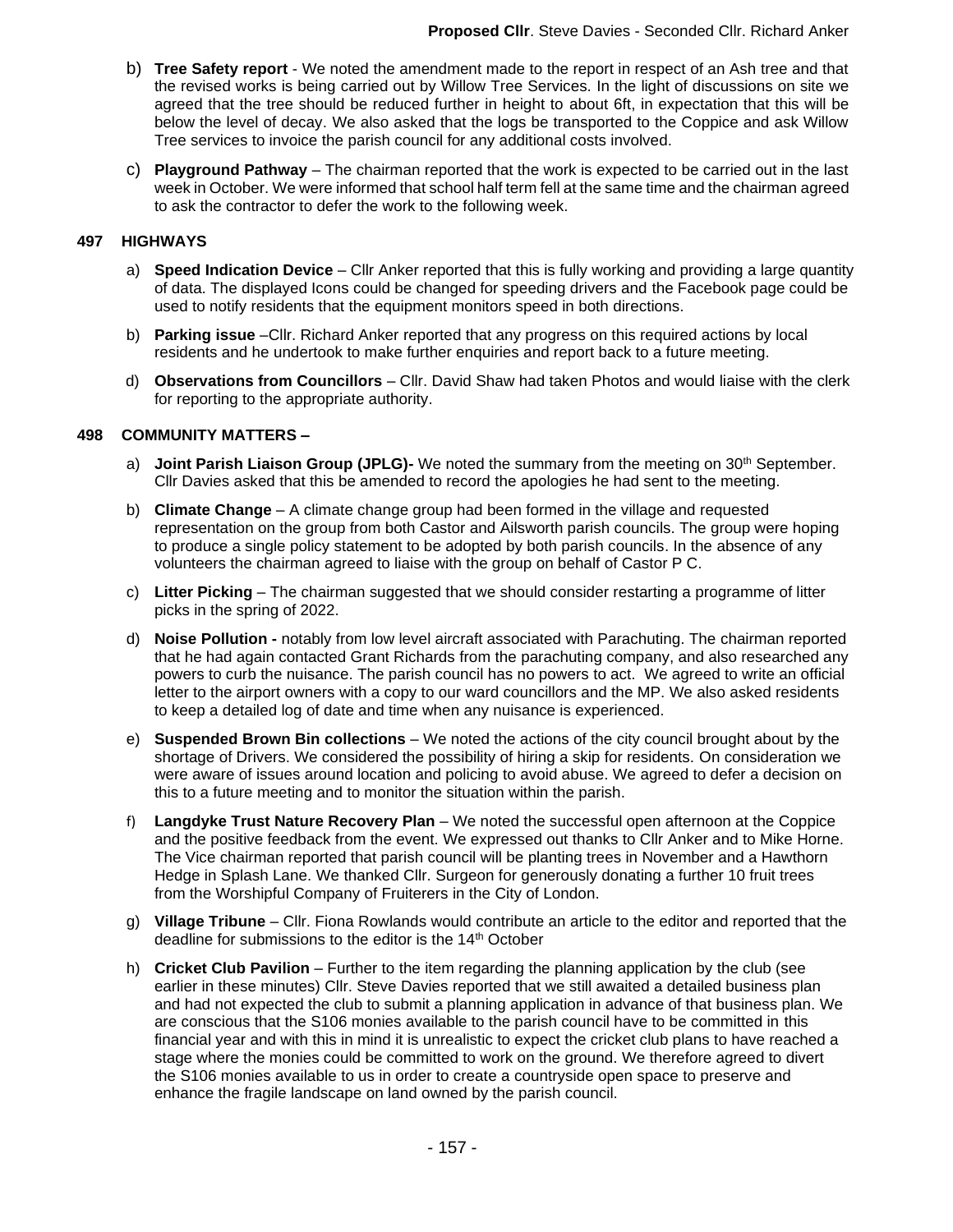- i) **Village Hall Christmas Tree Budget –** The Clerk confirmed that our budget included £250 for the supply of a Christmas tree at the village hall.
- j) **Gunwade Ferry Gates** Cllr. Baxter confirmed that these had been removed into safe storage and that there was an intention to build new gates out of Oak to the same design as before and instal these in the spring of 2022.
- k) **A47 Dualling and cycleway provision** Andrew Nash reported to the parish council that the Cycle Forum had lodged objections to the current proposals. The objections related to the exit plans at the Wansford end of the cycleway.

# **499 GOVERNANCE MATTERS**

- **i. Annual Governance & Accountability Return - External Audit Report** The clerk reported receipt of a clean audit report with no matters to draw to the attention of the parish council.
- **ii. Statutory Notice of Conclusion of Audit-** We noted that this had been published on our website.
- **iii. Receipts and Payments for the half year to 30th September –** We noted the report of the clerk and Responsible Finance Officer showing receipts in the year of £31,836.53 and payments of £16.238.12, together with bank reconciliations showing reserves of £120,591.33 at 30<sup>th</sup> September 2021.
- **iv. Grant Application from Community First Responder Team -** We noted the successful fundraising effort by the team and that there is a small shortfall from their £5000 target. We **RESOLVED** to sponsor a specific item of equipment at a cost of £359.00.

## **Proposed Cllr. David Shaw Seconded Cllr. Dennis Surgeon**

**v. S106 Monies –** As referred to elsewhere in these minutes we are conscious that these funds have to be committed in the current financial year. We therefore **RESOLVED** to allocate the funds to create the infrastructure for our Nature Recovery plan and established a wooded area by tree planting on parish council land together with other associated works**.**

#### **Proposed Cllr. Neil Boyce Seconded Cllr. David Shaw**

**vi. Rural Marketing Town Group -** Cllr Davies had undertaken to monitor the relevance of this group to Castor before committing to an affiliation fee of £150 pa. Cllr. Davies reported that whilst the group were proactive, they were more relevant to larger parish councils and town councils. The group also appeared to duplicate much of the activities of the National Association of Local Council (NALC) to which we are already affiliated through CAPALC. Cllr Davies had become aware of a smaller parish council group the affiliation fee to which is a more modest £35. He undertook to conduct a similar monitoring exercise and in due course to report back to the parish council.

## **500 OFFICIAL ANNOUNCEMENTS**

- a) The clerk reported that he was unaware of any additional matters to be raised under this item
- b) Cllr. Anker reported that he had 5 keys to the allotment lane barrier post. We agreed the keyholders, and reaffirmed that they were not to be lent out to third parties to enable access to the site. One of the keyholders would open and close as required

## **501 FUTURE AGENDA ITEMS –**

a) Celebration Committee - awaiting updates from the celebrations voluntary committee

# 502 DATE OF NEXT MEETING - Thursday 4<sup>th</sup> November, 2021

**503** There being no further business the chairman closed the meeting at 9.40pm.

Pohn Stast

Clerk & RFO 14 th October, 2021

| <b>APPROVED BY CASTOR PARISH COUNCIL</b> |  |                    |
|------------------------------------------|--|--------------------|
| <b>Signature of Chairman</b>             |  | 4TH NOVEMBER, 2021 |
| of approving meeting:                    |  |                    |